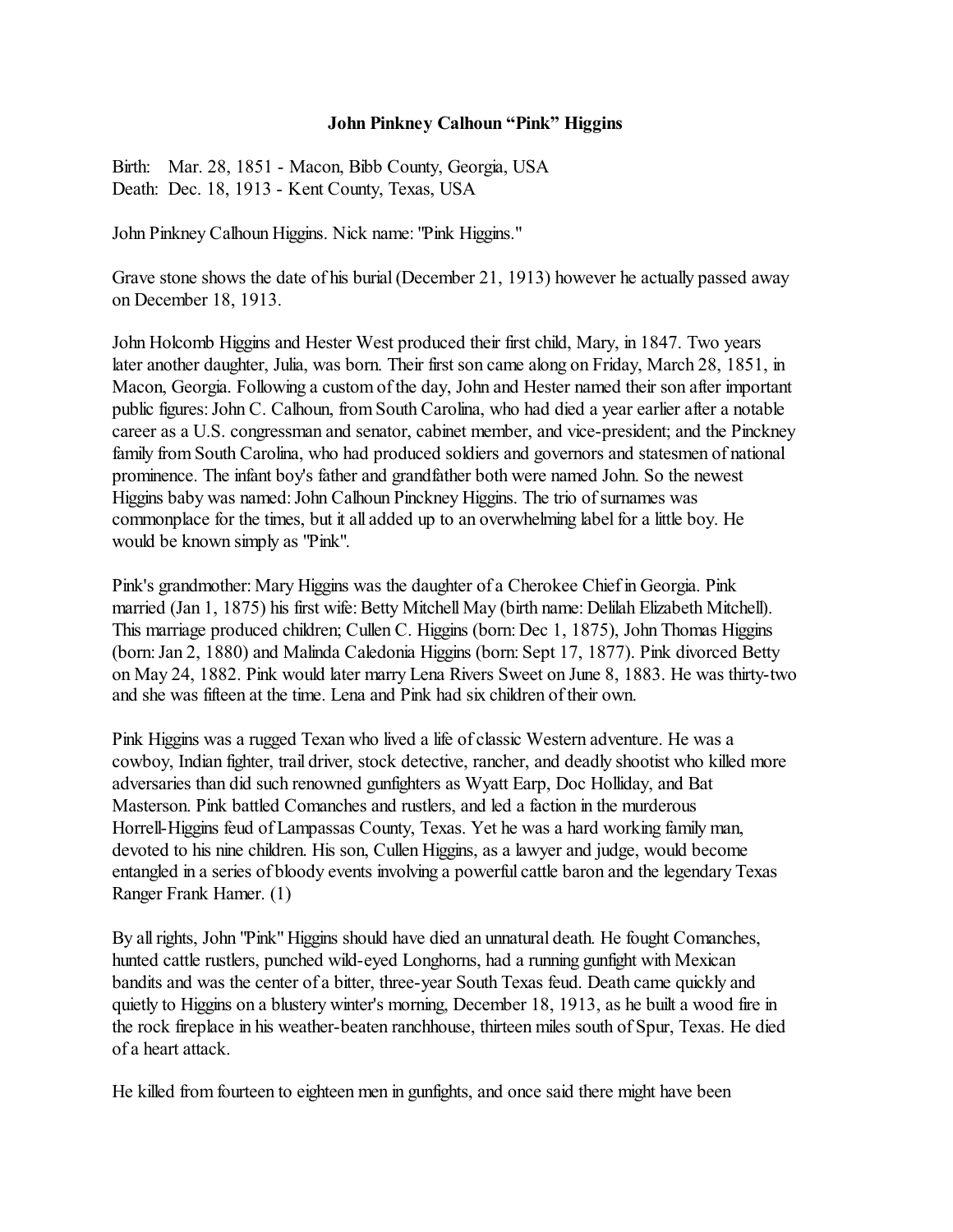others. Higgins wasn't a gunfighter in the accepted sense. His gun wasn't for hire. He was more accurate than fast with the pistol he carried, a .44 in a .45 caliber frame. His favorite weapon was a Winchester 30-30, and his speed and accuracy with it were legendary.

When Higgins was asked about the number of men he killed he replied, "I didn't kill all them men--but then again, I got some that wasn't on the bill, so I guess it just about evens up."

The last man Higgins killed was in a rifle duel at sixty paces in circumstances suggestive of knights-of-old riding pell-mell at each other with lances pointed. The losers name was Billy Standifer and the date on his grave marker says October 1, 1902.

One thing everyone knew about Higgins. He was a man of unusual nerve. His moves were deliberate, his demeanor cold. He'd been smoking a pipe when he rode out to do combat with Billy Standifer, and when his horse was hit and had gone down, Higgins calmly put his pipe on the ground before reaching for his rifle--this while Standifer was shooting away. After shooting Standifer, Higgins said "I was afraid to go to him, fearing he was playing possum after being shot, so I got on my horse and started home. I got another horse and rode to a telephone and told the sheriff at Clairemont I thought I had killed Standifer. He said ifI wasn't sure I had better go back and finish it." $(2)$ 

The Standifer shooting site, located on the edge of Pink's land, became known as "Standifers Thicket." Standifer was buried nearby. When Pink was asked if the grave was located where he fell, an unsympathetic Pink exclaimed, "Damn him, no! Do you think I'd let him stay on my  $place?"(1)$ 

One account has the shooting site occuring in Crosby county, Texas however the burial location is in Kent county. (CF)

Pink Higgins was really an O'Higgins. His father moved from Ireland to the east coast of the United Staes, dropped the O' from the family name and settled finally near Atlanta, Georgia. Pink was three months old when his father packed the family into a cumbersome prarie schooner in 1848 and joined with 35 other wagons heading west. More than one hundred slaves went along, walking the entire distance.

The wagon train stopped near Austin, Texas, and the Higgins family stayed there until 1857, then moved to the head of the Beehouse Creek near Lampasas. Higgins Gap nearby was named for Pinks father. Pink grew into quite a man--six feet two inches tall, 190 pounds, muscular and straight as an arrow. His eyes were greyish green with brown spots in them, and some folks called them "tiger eyes." He was quick, alert and active.

Higgins fought Indians all over the western part of Texas. He was wounded twice, once in the leg and once in the foot. On one occasion some friendly Tonkawas were helping a Higgins group trail some raiding Indians. The Tonks in his opinion, were worthless as fighters, but unsurpassed in trailing. They caught up with the marauders. After the fight, Higgins was broiling a piece of buffalo meat over the coals of his campfire. One of the Tonks came up with meat on the end of a